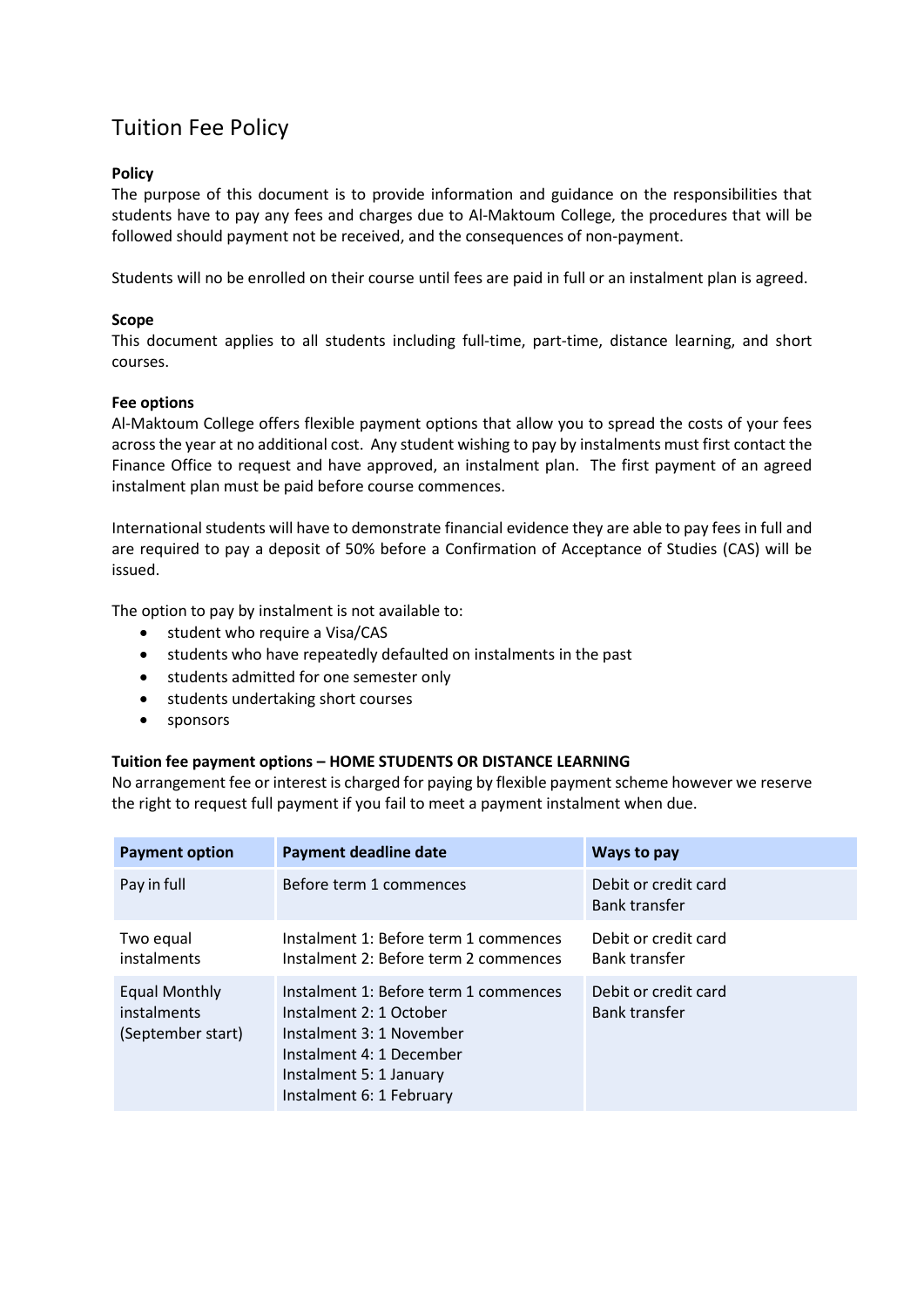# **Tuition fee payment options – INTERNATIONAL STUDENTS**

No arrangement fee or interest is charged for paying by flexible payment scheme however we reserve the right to request full payment if you fail to meet a payment instalment when due.

| <b>Payment option</b>           | <b>Payment deadline date</b>                                                                                   | Ways to pay                                  |
|---------------------------------|----------------------------------------------------------------------------------------------------------------|----------------------------------------------|
| Pay in full                     | Before term 1 commences                                                                                        | Debit or credit card<br><b>Bank transfer</b> |
| Two equal<br><i>instalments</i> | 50% Deposit: Before CAS (confirmation<br>of Acceptance of Studies) is issued.<br>Balance due at Matriculation. | Debit or credit card<br><b>Bank transfer</b> |

Whether you choose to take out a student loan or not, you have the choice to pay in full or in instalments, subject to the terms and conditions below.

## **Paying your fees**

- 1.1 Full details of the amount of fees due will be included in the Offer Letter.
- 1.2 Prior to the start of the academic year, students must pay their deposit (if applicable), pay fees in full or, request and have approved, an instalment plan. The first payment of an agreed instalment plan must be paid before course commences.
- 1.3 To request a payment plan, you must contact the Finance Officer by emailing [fees@almcollege.ac.uk](mailto:fees@almcollege.ac.uk)
- 1.4 Proof of ability to make payments by instalments may be requested.
- 1.5 The College reserves the right to refuse to offer payment by instalment.

#### **Sponsored Students**

- 2.1 Where a student has confirmed that they will be funded by a sponsor then the College will request payment of fees directly from the sponsor. It is the student's responsibility to inform the Student Administration Office of any changes to their funding/sponsor which may impact payment of their fees.
- 2.2 Students must provide full contact details for their sponsor during Matriculation.
- 2.3 The College reserves the right to decline a sponsorship arrangement with a third-party funding body. In such instances the student will be deemed to be personally responsible for the debt.
- 2.4 Where a sponsor fails to make a payment by the deadline date or fails to agree revised payment arrangements with the College the student will become responsible for their own fee payment. Any fees which were due to be paid by a sponsor will be transferred to the student's account and the College's debt recovery procedure will be followed.
- 2.5 Students will be copied into all correspondence between sponsors and the Student Administration Office via their College email account.

#### **Payment difficulties**

- 3.1 Any student having any difficulties making payments should contact the Finance Office as early as they can. This will allow the College to work on finding an acceptable solution which may involve setting up a payment plan agreeable to both parties.
- 3.2 Failure to honour an agreed payment plan will result in the debt becoming due immediately and in full, with debt recovery procedures initiated.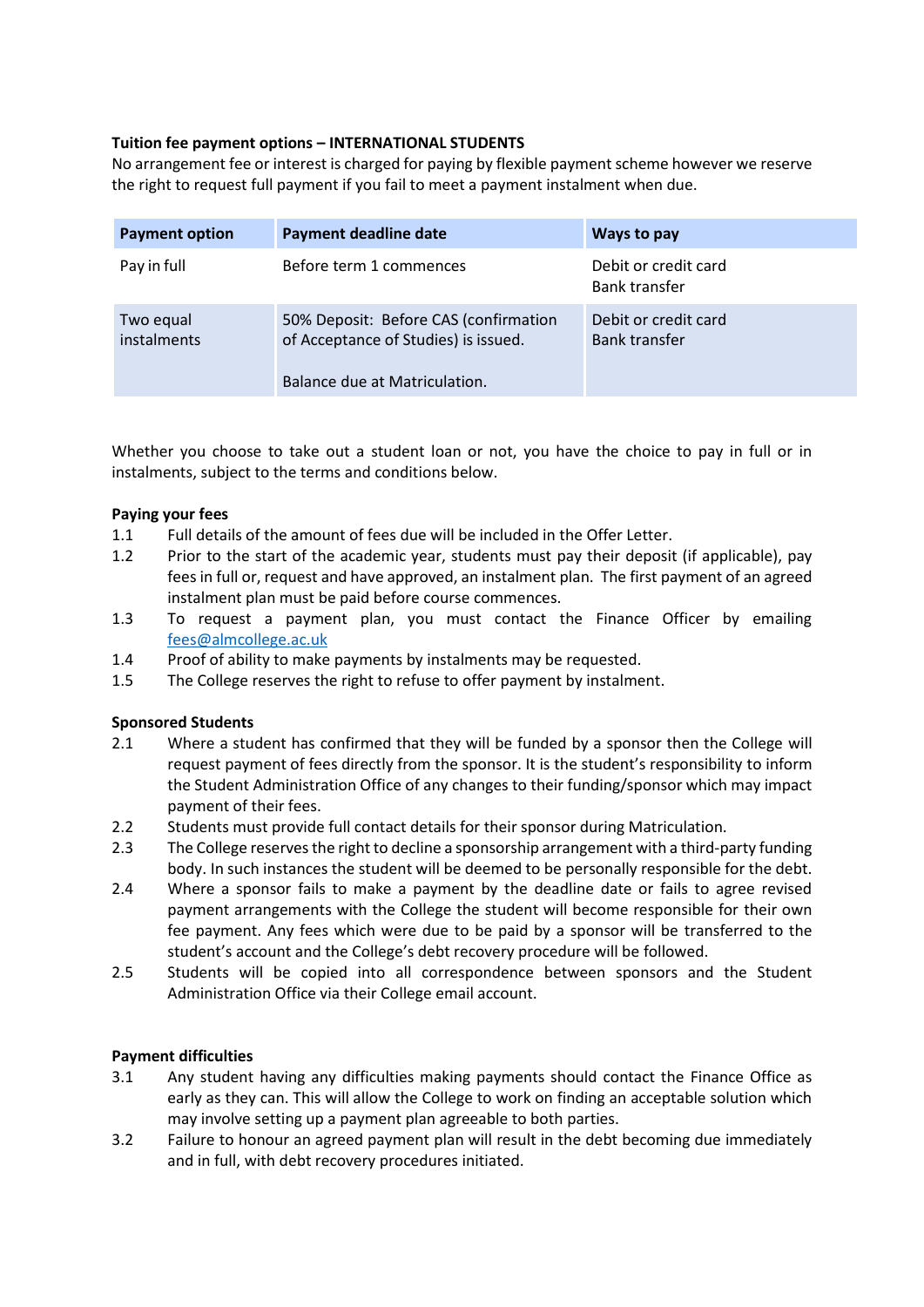#### **Debt Recovery Procedures**

4.1 A failure to make any payment by the due date will result in the debt recovery process set out in this section being initiated.

## *First Reminder*

4.2 An initial reminder email will be sent to the student's College email account and any preferred email address held on the system if a debt remains unpaid beyond the due date.

## *Second Reminder*

4.3 After 7 days, if the fees still remain unpaid, a second email will be sent to the student's College email account and any preferred email address held on the system, setting out the timetable of actions that will be taken if the fees are not paid. Students will be invited to contact the Finance Officer to discuss how the debt can be paid.

#### *Third reminder*

4.4 Failure to respond to the second reminder within 7 days will result in a third and final email being sent to the student's email accounts advising that if, after 7 days from the date the email is sent, the overdue debt is still outstanding and no contact has been received by the Finance Officer, a 3.5% late payment fee will be added to the outstanding balance up to a maximum fee of £400. The student will again be invited to make an appointment with College's Finance Office to discuss the outstanding debt.

#### *Final reminder (letter to home address)*

- 4.5 Failure to respond to the third reminder within 7 days will result in the debt being escalated to the Academic Registrar and a letter being emailed and sent to the student's home address outlining the intention to suspend studies. Failure to respond to the final reminder may include:
	- 1. suspension of studies,
	- 2. access to IT and Library facilities,
	- 3. and/or permission to sit exams rescinded.

#### *Legal Action on outstanding debt*

4.6 If the fees remain unpaid, the Head of College will notify the student in writing of the College's decision to take legal action to recover outstanding debt, including costs incurred e.g. commission and charges.

#### *Withholding of Award and re-enrolment*

4.8 The College's sanction of withholding the conferment of awards and re-enrolment will be applied.

#### **Withdrawal of studies**

Students who wish to withdraw from their course of study may do so, however there are strict time limits and fees may still be payable for all or part of the academic year as detailed below. Before withdrawing students are encouraged to discuss matters in detail with the Student Admissions Office.

Fee liability following early withdrawal is as follows: